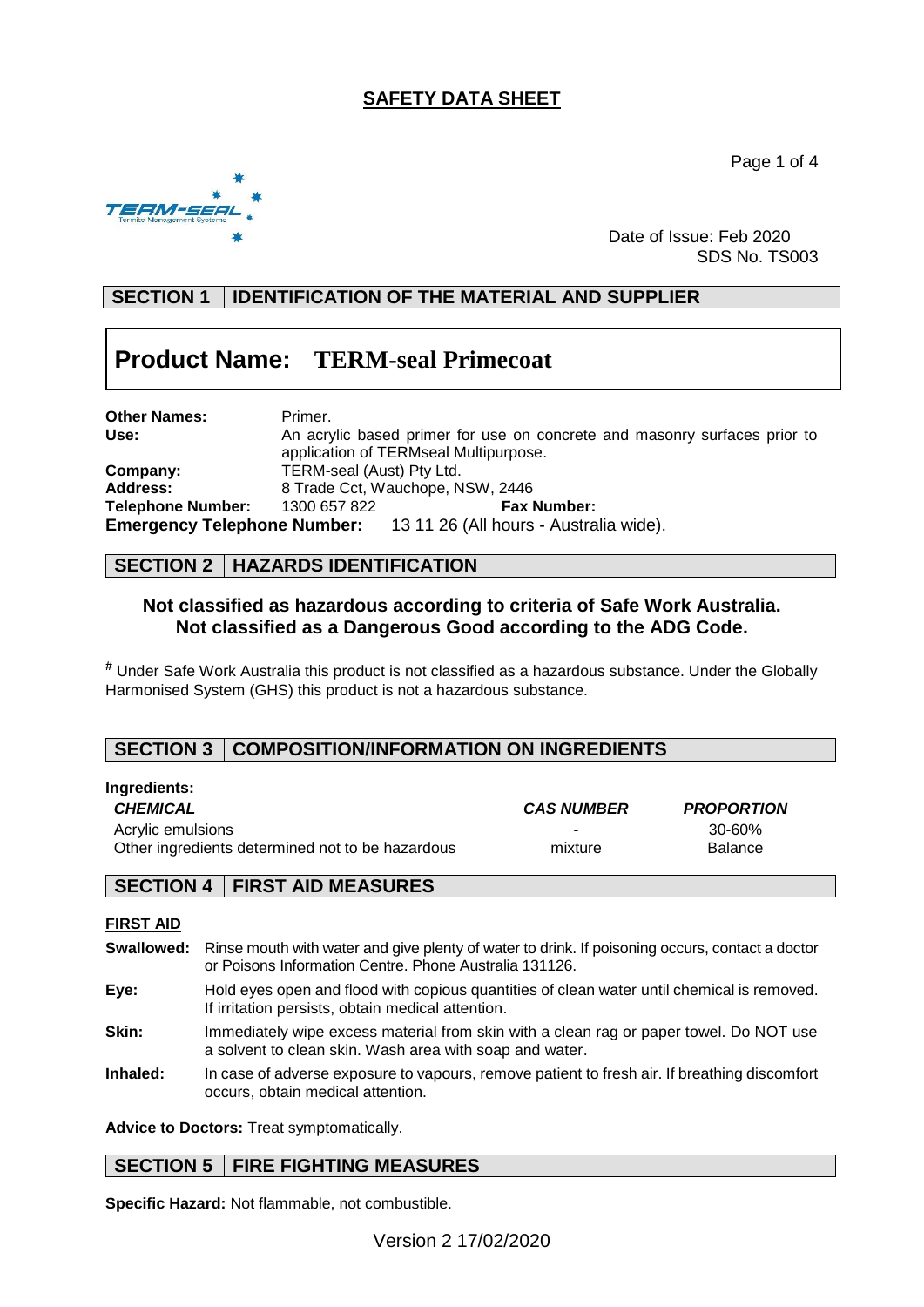**Extinguishing media:** Choose extinguishing media to suit the burning material. Contain all runoff.

**Hazards from combustion products:** If involved in a fire may emit toxic fumes, such as carbon monoxide.

**Precautions for fire-fighters and special protective equipment:** Isolate fire area. Evacuate downwind. Wear full protective clothing and self-contained breathing apparatus. Do not breathe or contact smoke, gases or vapours generated.

### **SECTION 6 ACCIDENTAL RELEASE MEASURES**

**Emergency procedures:** SMALL SPILLS: Wipe up with rag or absorbent paper. LARGE SPILLS: Wear cotton overalls buttoned to the neck and wrist (or equivalent clothing), elbow-length chemical resistant gloves, face shield or goggles to prevent skin and eye contact. Contain spill to prevent contamination of drains and waterways. Isolate any leaking containers and transfer contents to alternative suitable containers. Vacuum, shovel or pump spilled material into an approved container and dispose of waste as per the requirements of Local or State Waste Management Authorities. Do not flush spilt material into natural waterways or sewage systems.

#### **Material and methods for containment and cleanup procedures:**

Cured material can only be removed by cutting or abrasion. Equipment can be cleaned with water DO NOT allow product to enter sewers, drains, dams, creeks or any other waterways.

### **SECTION 7 HANDLING AND STORAGE**

**Precautions for Safe Handling:** Store in the tightly closed original container in a dry, cool place out of direct sunlight. If product on skin, immediately wash area with soap and water. If product in eyes, wash it out immediately with water. Wash hands after use. After each day's use wash contaminated clothing.

**Conditions for Safe Storage:** Store in closed original packaging, in a cool well-ventilated area away from children, animals, food and feedstuffs. DO NOT store for long periods in direct sunlight. DO NOT allow product to enter sewers, gutters or storm water drains, creeks or any other waterways. Use within 12 months of opening.

### **SECTION 8 EXPOSURE CONTROLS / PERSONAL PROTECTION**

#### **National Exposure Standards:**

No exposure standard for this product has been established by Safe Work Australia.

#### **Biological Limit Values:**

No biological limit allocated.

#### **Engineering controls:**

Natural ventilation is adequate under normal conditions of use. Use in well ventilated areas. Keep containers closed when not in use.

#### **Personal Protective Equipment (PPE):**

General: When using the product, wear overalls (or equivalent clothing), eye protection and chemical resistant gloves. Available information suggests that gloves made from nitrile rubber should be suitable for intermittent contact. However, due to the variations in glove construction and local conditions, the user should make a final assessment.

Personal Hygiene: Avoid contact with eyes and skin. Clean water should be available for washing in case of eye or skin contamination. Wash skin before eating, drinking or smoking. Shower at the end of the workday.

### **SECTION 9 PHYSICAL AND CHEMICAL PROPERTIES**

**Appearance:** Pink mobile liquid. **Odour:** Characteristic. **Boiling point:** > 100°C. **pH:** 7 - 10.

**Freezing point:** No data available. **Specific Gravity:** Approximately 1.1.



Version 2 17/2/2020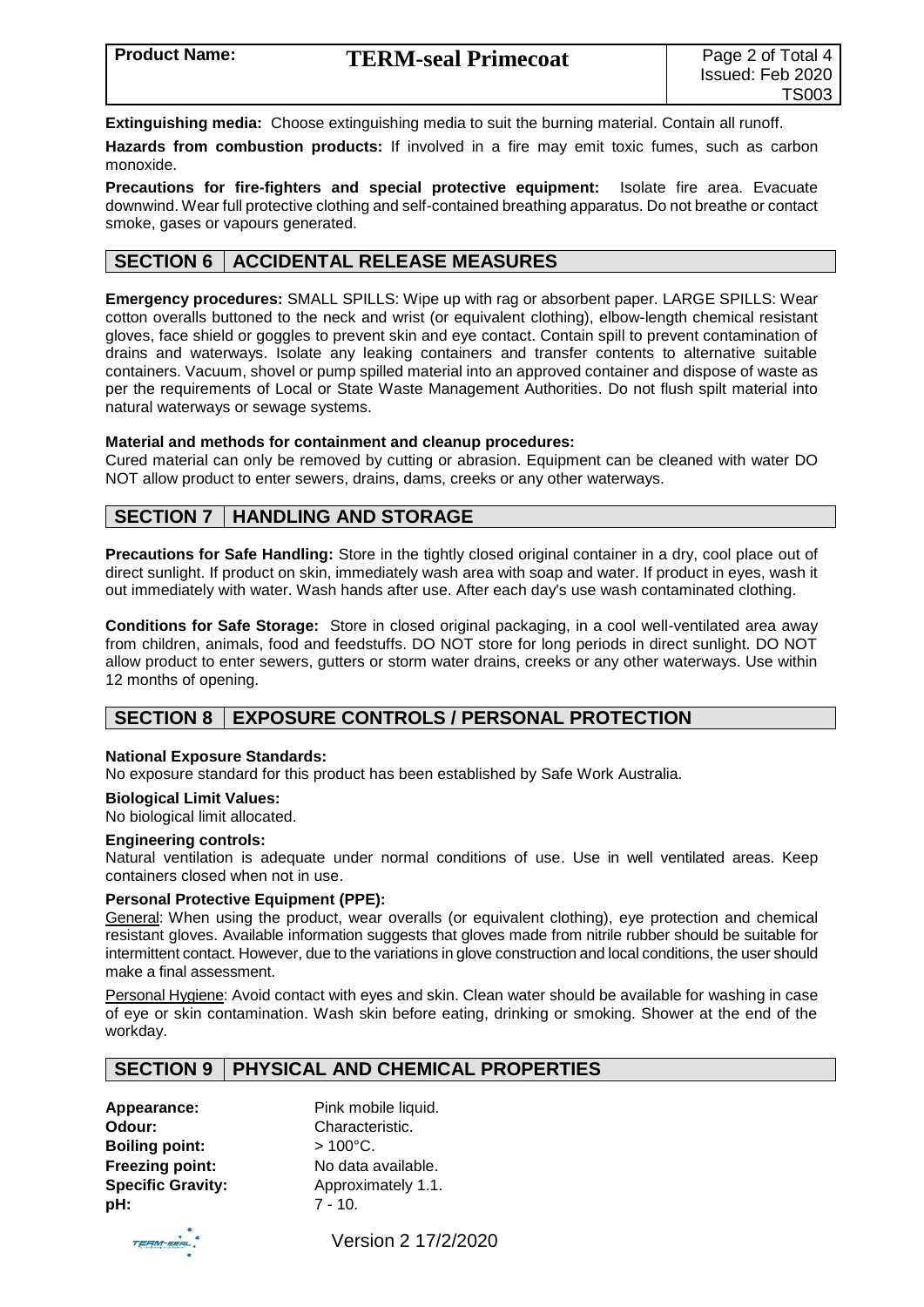| <b>Solubility in Water:</b>     | Miscible in water.                 |
|---------------------------------|------------------------------------|
| Flammability:                   | Not flammable.                     |
| <b>Corrosive hazard:</b>        | Non corrosive.                     |
| Flashpoint (°C):                | Not flammable.                     |
| <b>Flammability Limits (%):</b> | Not established.                   |
| <b>Poisons Schedule:</b>        | Product is not a scheduled poison. |
|                                 |                                    |

## **SECTION 10 STABILITY AND REACTIVITY**

**Chemical Stability:** Product is considered stable in ambient conditions.

**Conditions to avoid:** Keep away from all sources of heat. Keep out of the sun.

**Incompatible materials:** No particular materials to avoid.

**Hazardous decomposition products:** If involved in a fire, may emit toxic fumes.

**Hazardous reactions:** No particular reactions to avoid.

### **SECTION 11 TOXICOLOGICAL INFORMATION**

*Potential Health Effects:*

No known effects.

**Acute**

| Not expected to be toxic. May cause nausea and vomiting if swallowed in large amounts. |
|----------------------------------------------------------------------------------------|
|                                                                                        |
| May cause irritation in some sensitive individuals with repeated or prolonged contact. |
| Unlikely to cause inhalation toxicity unless the product is at elevated temperatures.  |
|                                                                                        |

**Chronic:** No data available on this product. Not expected to be toxic.

# **SECTION 12 ECOLOGICAL INFORMATION**

**Environmental Toxicology:** Low toxicity. Not expected to be harmful to aquatic organisms, however the product and containers should not be allowed to contaminate waterways.

**Environmental Properties:** No data available.

### **SECTION 13 DISPOSAL CONSIDERATIONS**

**Spills & Disposal:** Store in closed original packaging, in a cool well-ventilated area away from children, animals, food and feedstuffs. DO NOT store for long periods in direct sunlight. DO NOT allow product to enter sewers, gutters or storm water drains, creeks or any other waterways.

In the event that there is surplus liquid to be disposed of, coat the material onto a sheet of plastic or other waste material and allow to cure. Place the cured material in a sealed plastic bag and dispose of via an approved industrial waste disposal site in accordance with the requirements of Local or State Waste Management Authorities.

# **SECTION 14 TRANSPORT INFORMATION**

**Transport:** TERM-seal Primecoat is not classified as a Dangerous Good. It is good practice not to transport this product with food, food related materials and animal feedstuffs.

# **SECTION 15 REGULATORY INFORMATION**

Not classified as a hazardous substance according to criteria of Safe Work Australia.

Under the Standard for Uniform Scheduling of Medicines and Poisons (SUSMP), this product is not a scheduled poison.

All ingredients are listed on the Australian Inventory of Chemical Substances (ASIC).